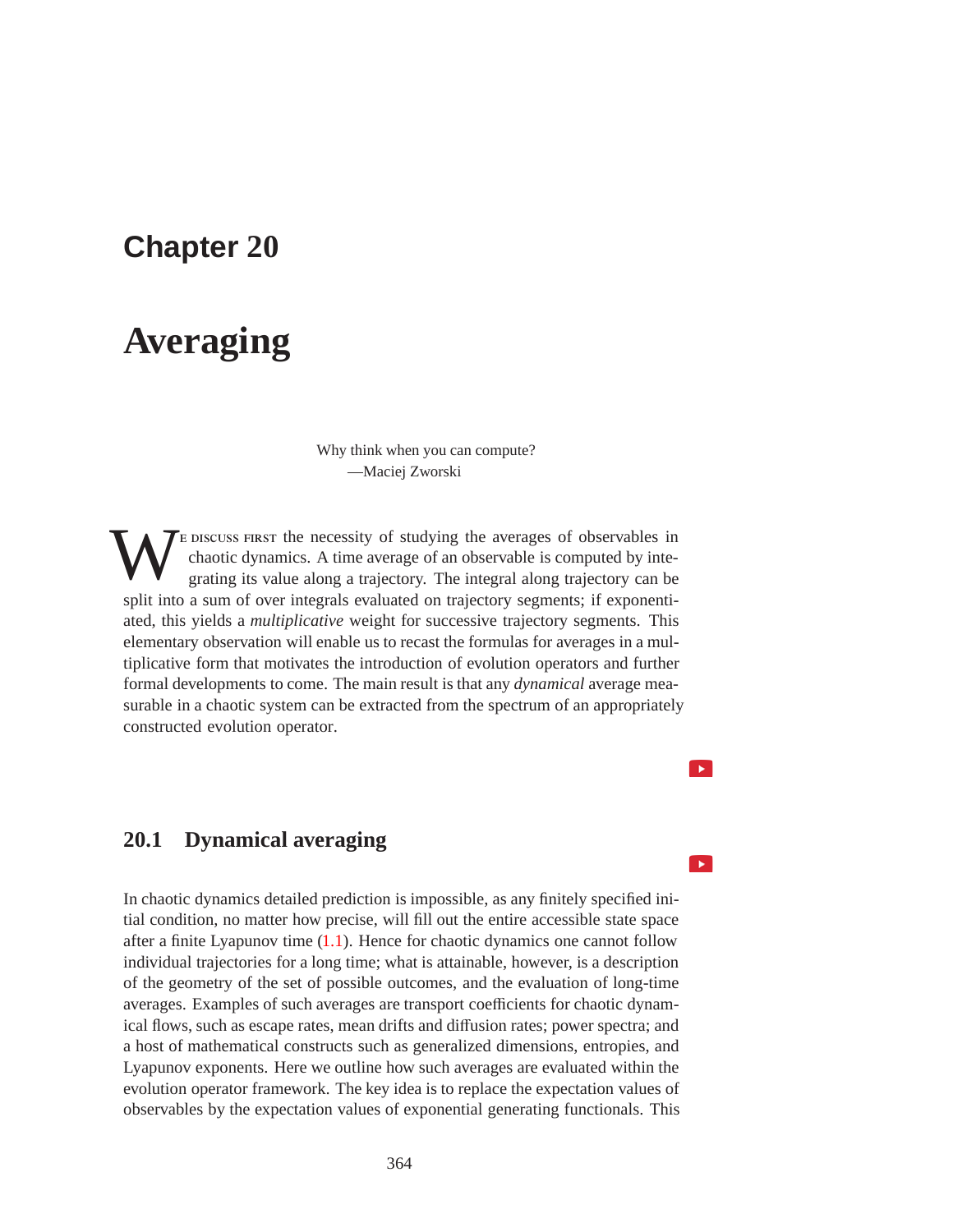associates an evolution operator with a given observable, and relates the expectation value of the observable to the leading eigenvalue of the evolution operator.

#### **20.1.1 Time averages**

Let  $a = a(x)$  b e a n *observable*, a function that associates a number to each point in state space. The observable reports on a property of the dynamical system. The observable is a device, such as a thermometer or laser Doppler velocitometer. The device itself does not change during the measurement. A temperature measured in an experiment at instant  $\tau$  is an example of an observables. We define the *integrated observable A* as the time integral of the observable *a* evaluated along the trajectory of the initial point  $x_0$ ,

$$
A(x_0, t) = \int_0^t d\tau \, a(x(\tau)), \qquad x(t) = f^t(x_0). \tag{20.1}
$$

If the dynamics are given by an iterated mapping and the time is discrete, the integrated observable after *n* iterations is given by

$$
A(x_0, n) = \sum_{k=0}^{n-1} a(x_k), \qquad x_k = f^k(x_0)
$$
 (20.2)

(we suppress vectorial indices for the time being).

 $\blacktriangleright$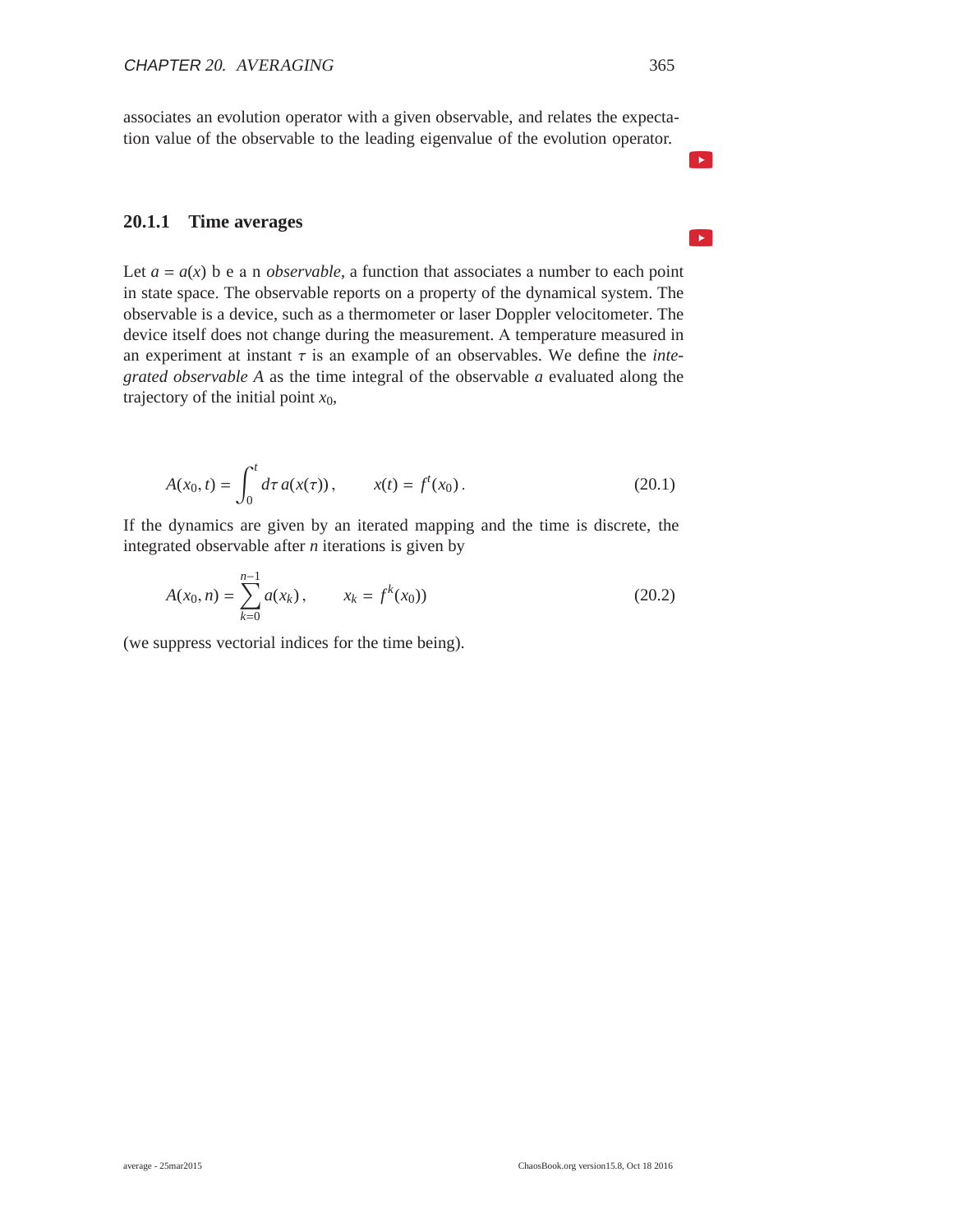



$$
A_p = \begin{cases} a_p T_p = \int_0^{T_p} d\tau a(x(\tau)) & \text{for a flow} \\ a_p n_p = \sum_{i=1}^{n_p} a(x_i) & \text{for a map} \end{cases}, \quad x \in \mathcal{M}_p, \quad (20.4)
$$

*x*

where  $p$  is a prime cycle,  $T_p$  is its period, and  $n_p$  is its discrete time period in the case of iterated map dynamics. The quantity  $A_p$  is a loop integral of the observable along a single traversal of a prime cycle *p*, so it is an intrinsic property of the cycle, independent of the starting point  $x_0 \in M_p$ . If the trajectory retraces itself *r* times, we just obtain  $A_p$  repeated  $r$  times. Evaluation of the asymptotic time average (20.3) therefore requires only a single traversal of the cycle:

$$
a_p = A_p / T_p. \tag{20.5}
$$

#### **20.1.2 Spatial averages**

The *space average* of a quantity *a* evaluated over all state space trajectories  $x(t)$  at time *t* is given by the *d*-dimensional integral over all initial points  $x_0$  at time  $t = 0$ :

$$
\langle a \rangle(t) = \frac{1}{|\mathcal{M}|} \int_{\mathcal{M}} dx_0 a(x(t)), \qquad x(t) = f^t(x_0)
$$
  

$$
|\mathcal{M}| = \int_{\mathcal{M}} dx = \text{volume of } \mathcal{M}.
$$
 (20.6)

The space  $M$  is assumed to have finite volume.



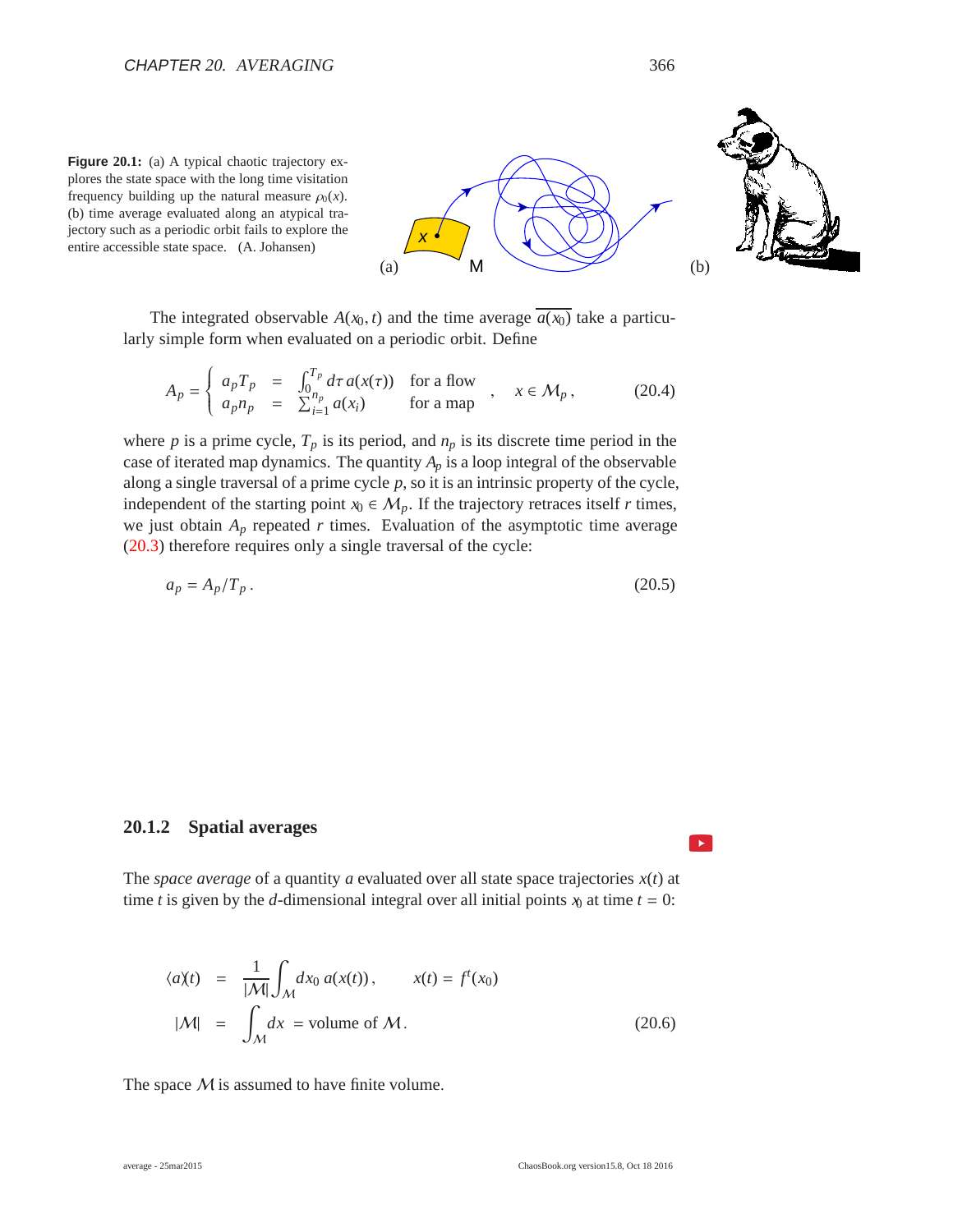What is it we *really* do in experiments? We cannot measure the time average (20.3), as there is no way to prepare a single initial condition with infinite precision. The best we can do is prepare an initial density  $\rho(x)$ , perhaps concentrated on some small (but always finite) neighborhood. Then we can abandon the uniform space average (20.6) and consider instead the weighted spatial average

$$
\langle a \rangle_{\rho}(t) = \int_{\mathcal{M}} dx_0 \, \rho(x_0) \, a(x(t)), \qquad \qquad \int \tag{20.7}
$$

For ergodic mixing systems, *any* smooth initial density will tend to the asymptotic natural measure in the  $t \to \infty$  limit  $\rho(x, t) \to \rho_0(x)$ . This allows us to take any smooth initial  $\rho(x)$  and define the *expectation value*  $\langle a \rangle$  of an observable *a* as the asymptotic time and space average over the state space M

$$
\langle a \rangle = \frac{1}{|\mathcal{M}|} \int_{\mathcal{M}} dx \, \overline{a(x)} = \lim_{t \to \infty} \frac{1}{|\mathcal{M}|} \int_{\mathcal{M}} dx_0 \, \frac{1}{t} \int_0^t d\tau \, a(x(t)) \,. \tag{20.8}
$$

The expectation value is a space average of time averages, with every  $x \in M$ used as a starting point of a time average. The advantage of averaging over space is that it smears the starting points which were problematic for the time average (such as periodic points). While easy to define, the expectation value  $\langle a \rangle$  turns out not to be particularly tractable in practice.

Here comes a simple idea that is the basis of all that follows: Such averages are more conveniently studied by investigating instead of  $\langle a \rangle$  the space averages of form

$$
\langle e^{\beta \cdot A} \rangle = \frac{1}{|\mathcal{M}|} \int_{\mathcal{M}} dx \, e^{\beta \cdot A(x,t)} \,. \tag{20.9}
$$

In the present context  $\beta$  is an auxiliary variable of no physical significance whose role is to enable us to recover the desired space average by differentiation,

$$
\langle A_i \rangle = \left. \frac{\partial}{\partial \beta_i} \langle e^{\beta \cdot A} \rangle \right|_{\beta=0} .
$$

If the time average limit  $a(x_0)$  (20.3) exists for 'almost all' initial  $x_0$ 's and the system is ergodic and mixing (in the sense of sect. 1.3.1), we expect the time average along almost all trajectories to tend to the same value  $\overline{a}$ , and the integrated

 $\rightarrow$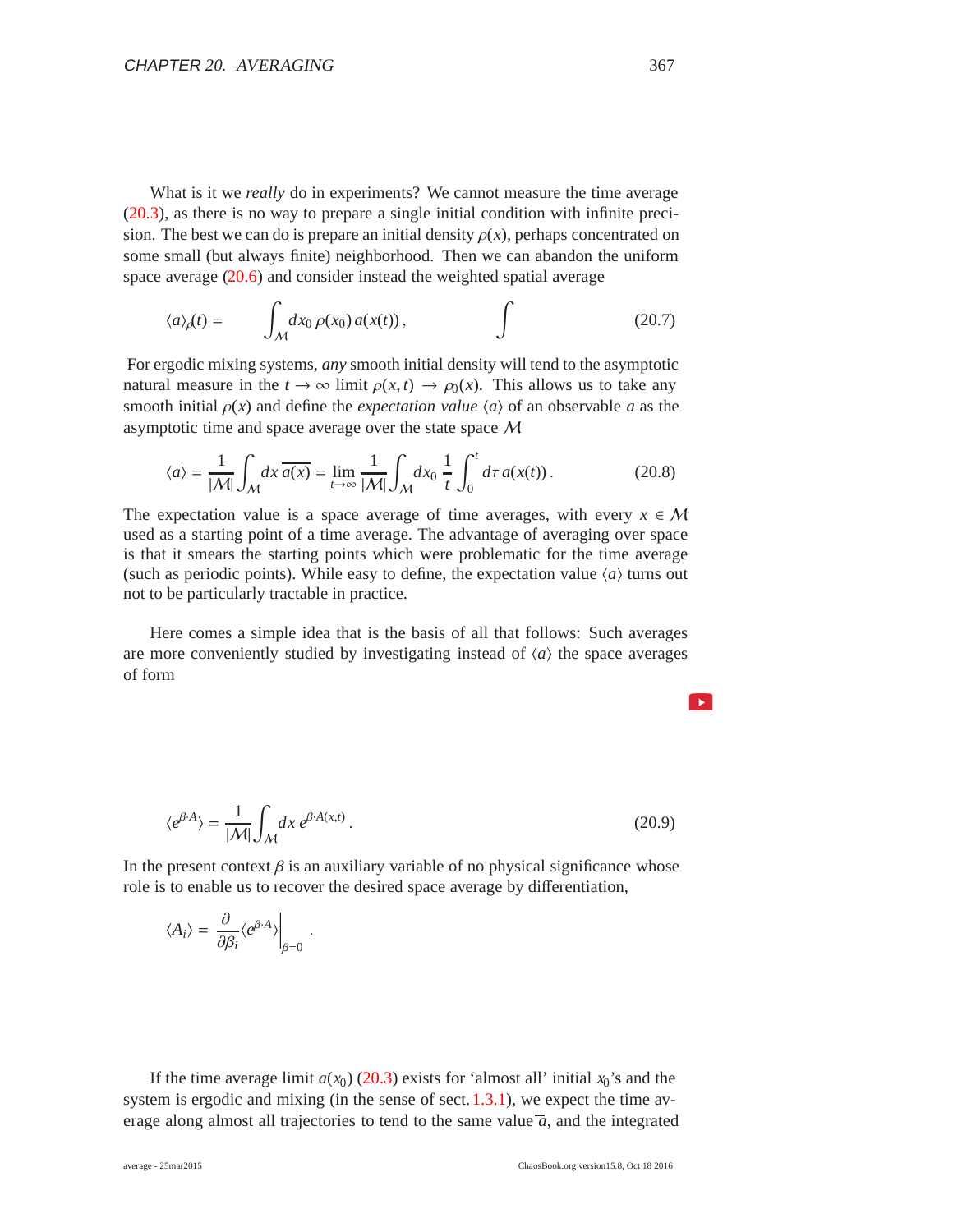observable *A* to tend to  $t\overline{a}$ . The space average (20.9) is an integral over exponentials and hence also grows (or shrinks) exponentially with time. So as  $t \to \infty$  we would expect the space average of  $exp(\beta A(x, t))$  to grow exponentially with time

$$
\langle e^{\beta A} \rangle \to \text{(const)} e^{ts(\beta)},
$$

and its rate of growth (or contraction) to be given by the limit

$$
s(\beta) = \lim_{t \to \infty} \frac{1}{t} \ln \langle e^{\beta A} \rangle. \tag{20.10}
$$

Now we understand one reason for why it is smarter to compute  $\langle \exp(\beta A) \rangle$ rather than  $\langle a \rangle$ : the expectation value of the observable  $\langle 20.8 \rangle$ , the (generalized) diffusion tensor, and higher moments of the integrated observable  $(20.1)$  can be computed by evaluating the derivatives of  $s(\beta)$ 

$$
\frac{\partial s}{\partial \beta_j}\Big|_{\beta=0} = \lim_{t \to \infty} \frac{1}{t} \langle A_j \rangle = \langle a_j \rangle,
$$
  

$$
\frac{\partial^2 s}{\partial \beta_i \beta_j}\Big|_{\beta=0} = \lim_{t \to \infty} \frac{1}{t} \Big(\langle A_i A_j \rangle - \langle A_i \rangle \langle A_j \rangle \Big)
$$
(20.11)  

$$
= \lim_{t \to \infty} \frac{1}{t} \langle (A_i - t \langle a_i \rangle)(A_j - t \langle a_j \rangle) \rangle = \Delta_{ij},
$$

and so forth.

If we can compute the function  $s(\beta)$ , we have the desired expectation value without having to estimate any infinite time limits from finite time data.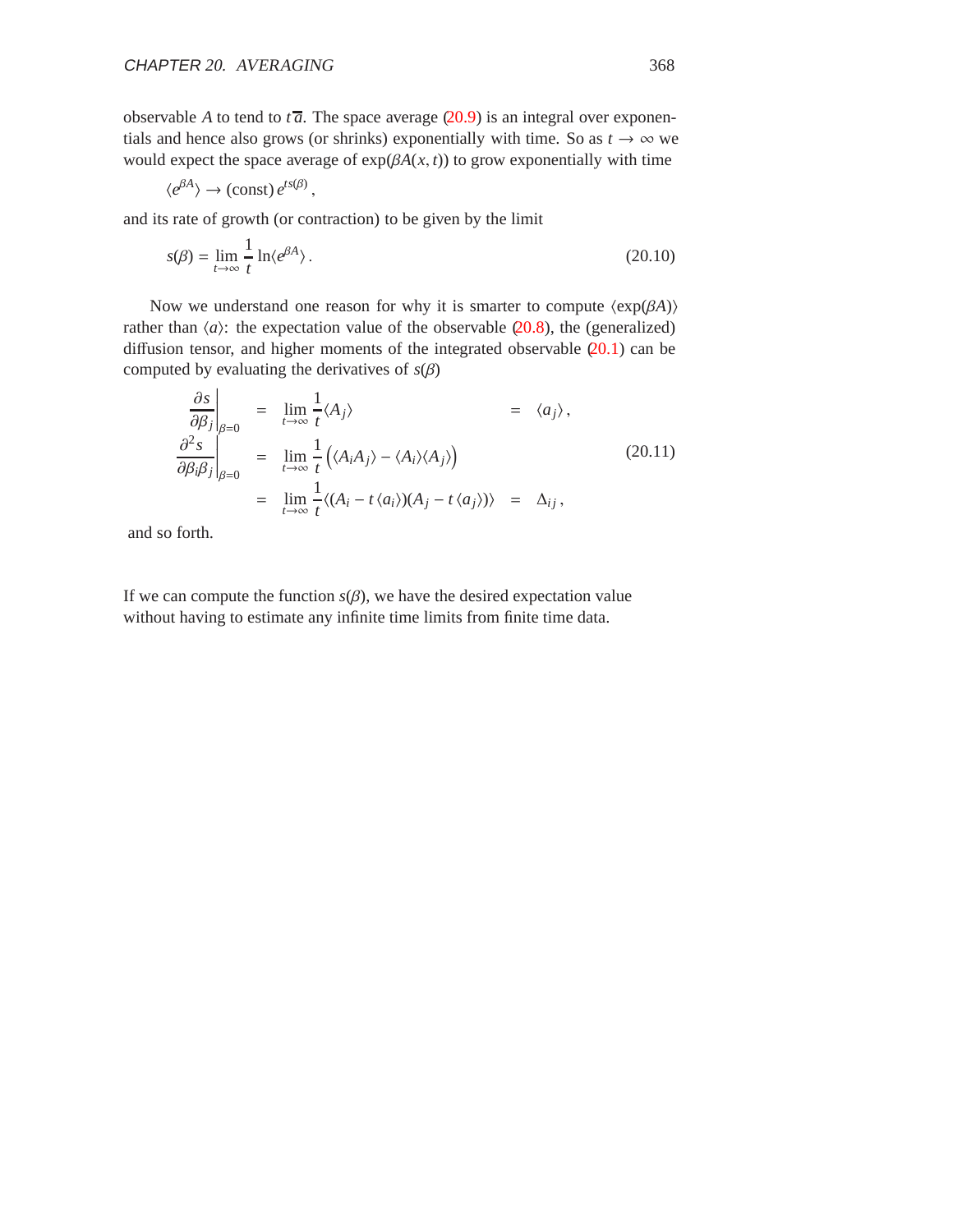## **20.3 Evolution operators**

For it, the mystic evolution; Not the right only justified – what we call evil also justified. —Walt Whitman, *Leaves of Grass: Song of the Universal*

The above simple shift of focus, from studying  $\langle a \rangle$  to studying  $\langle \exp(\beta A) \rangle$  is the key to everything that follows. Make the dependence on the flow explicit by rewriting this quantity as

$$
\langle e^{\beta A} \rangle = \frac{1}{|\mathcal{M}|} \int_{\mathcal{M}} dx \int_{\mathcal{M}} dy \, \delta(y - f^t(x)) e^{\beta A(x, t)}.
$$
 (20.22)

Here  $\delta(y - f^t(x))$  is the Dirac delta function: for a deterministic flow an initial point *x* maps into a unique point *y* at time *t*. Formally, all we have done above is to insert the identity

$$
1 = \int_{\mathcal{M}} dy \, \delta\!\left(y - f^t(x)\right),\tag{20.23}
$$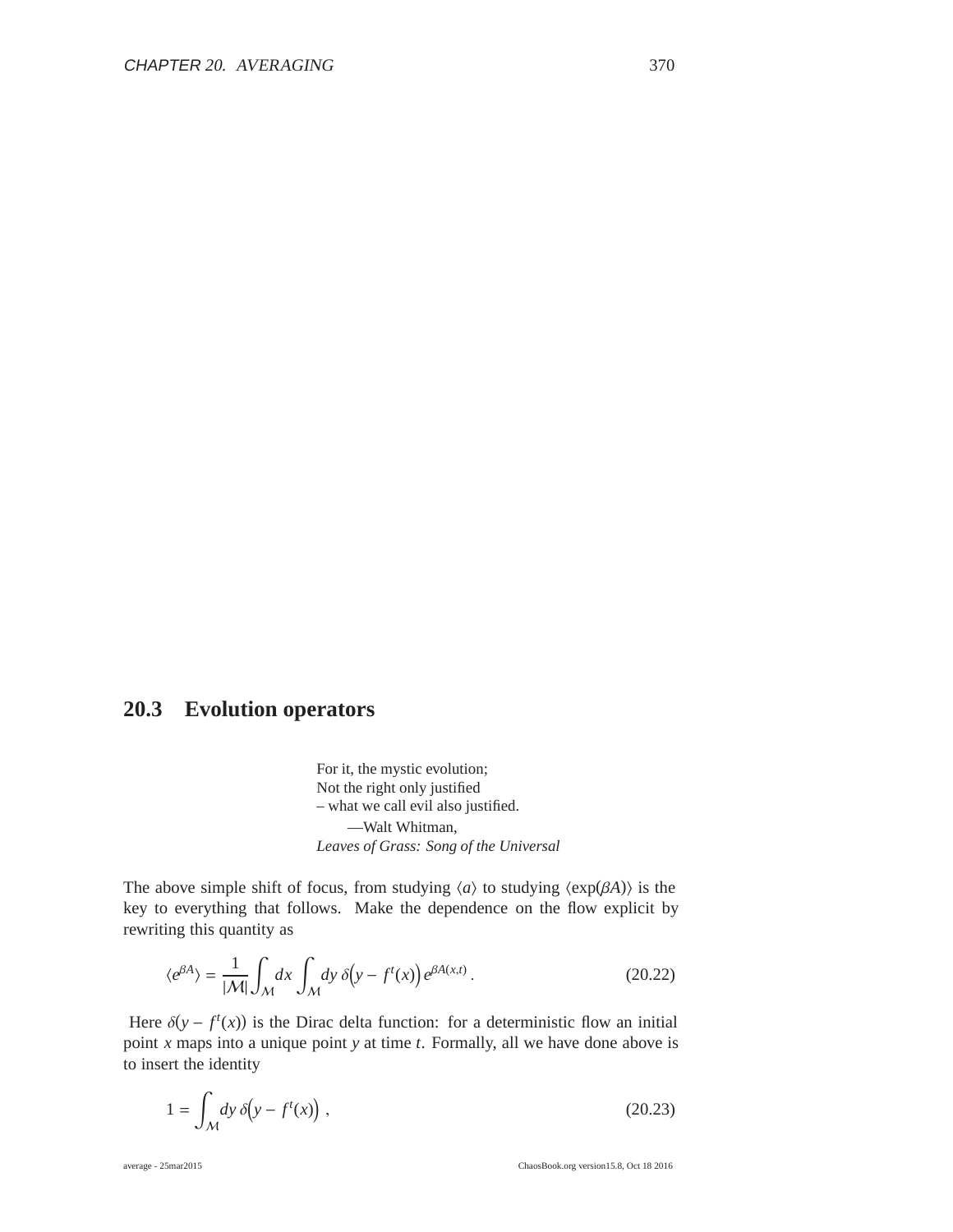$\sim$ 

 $\blacktriangleright$ 

**Figure 20.2:** Space averaging pieces together the time average computed along the  $t \rightarrow \infty$  orbit of figure 20.1 by a space average over infinitely many short *t* trajectory segments starting at all initial points at once.



into (20.9) to make explicit the fact that we are averaging only over the trajectories that remain in  $M$  for all times. However, having made this substitution we have replaced the study of individual trajectories  $f(x)$  by studying the evolution of the density of *the totality* of initial conditions. Instead of trying to extract a temporal average from an arbitrarily long trajectory which explores the state space ergodically, we can now probe the entire state space with short (and controllable) finite time pieces of trajectories originating from every point in M

We shall refer to the kernel of the operation (20.22) as the *evolution operator*

$$
\mathcal{L}^t(y, x) = \delta\!\left(y - f^t(x)\right) e^{\beta A(x, t)}.\tag{20.24}
$$

The simplest example is the  $\beta = 0$  case, i.e., the Perron-Frobenius operator introduced in sect. 19.2. The action of the evolution operator on a function  $\phi$  is given by

$$
\left[\mathcal{L}^t \phi\right](y) = \int_{\mathcal{M}} dx \,\delta\!\left(y - f^t(x)\right) e^{\beta A(x,t)} \phi(x) \,. \tag{20.25}
$$

By its definition, the integral over the observable *a* is additive along the trajectory

$$
x(0)
$$
  
\n
$$
x(0)
$$
\n
$$
x(t_1+t_2)
$$
\n
$$
= x(0)
$$
\n
$$
x(t_1)
$$
\n
$$
x(t_1+t_2)
$$
\n
$$
= \int_0^{t_1} d\tau a(f^{\tau}(x)) + \int_{t_1}^{t_1+t_2} d\tau a(f^{\tau}(x))
$$
\n
$$
= A(x_0, t_1)
$$
\n
$$
x(t_1)
$$
\n
$$
+ \int_{t_1}^{t_1+t_2} d\tau a(f^{\tau}(x))
$$

As  $A(x, t)$  is additive along the trajectory, the evolution operator generates a semigroup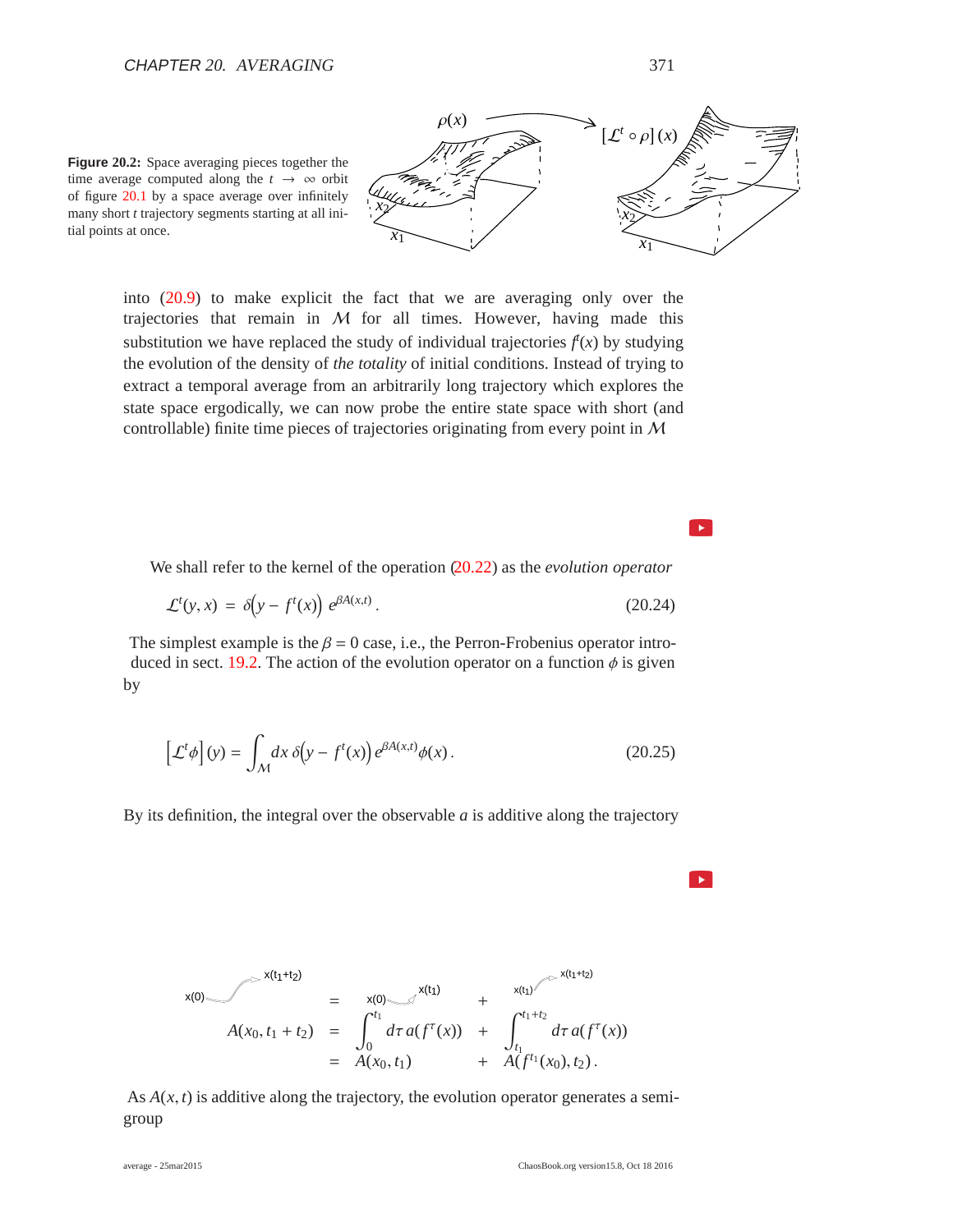$$
\mathcal{L}^{t_1+t_2}(y,x) = \int_{\mathcal{M}} dz \, \mathcal{L}^{t_2}(y,z) \mathcal{L}^{t_1}(z,x), \qquad (20.26)
$$

as is easily checked by substitution

$$
\left[\mathcal{L}^{t_2}\mathcal{L}^{t_1}a\right](y) = \int_{\mathcal{M}} dx \, \delta(y - f^{t_2}(x))e^{\beta A(x,t_2)}\left[\mathcal{L}^{t_1}a\right](x) = \left[\mathcal{L}^{t_1+t_2}a\right](y).
$$

This semigroup property is the main reason why  $(20.22)$  is preferable to  $(20.8)$  as a starting point for evaluation of dynamical averages: it recasts averaging in form of operators multiplicative along the flow.

In terms of the evolution operator, the space average of the moment-generating function  $(20.22)$  is given by

$$
\langle e^{\beta A} \rangle = \frac{1}{|\mathcal{M}|} \int_{\mathcal{M}} dx \int_{\mathcal{M}} dy \, \phi(y) \mathcal{L}^{t}(y, x) \phi(x) .
$$

where  $\phi(x)$  is the constant function  $\phi(x) = 1$ . If the linear operator  $\mathcal{L}$  can be thought of as a matrix, high powers of a matrix are dominated by its fastest growing matrix elements, and the limit (20.10)

$$
s(\beta) = \lim_{t \to \infty} \frac{1}{t} \ln \langle \mathcal{L}^t \rangle. \tag{20.27}
$$

yields the leading eigenvalue  $s_0(\beta)$ , and, through it, all desired expectation values  $(20.11).$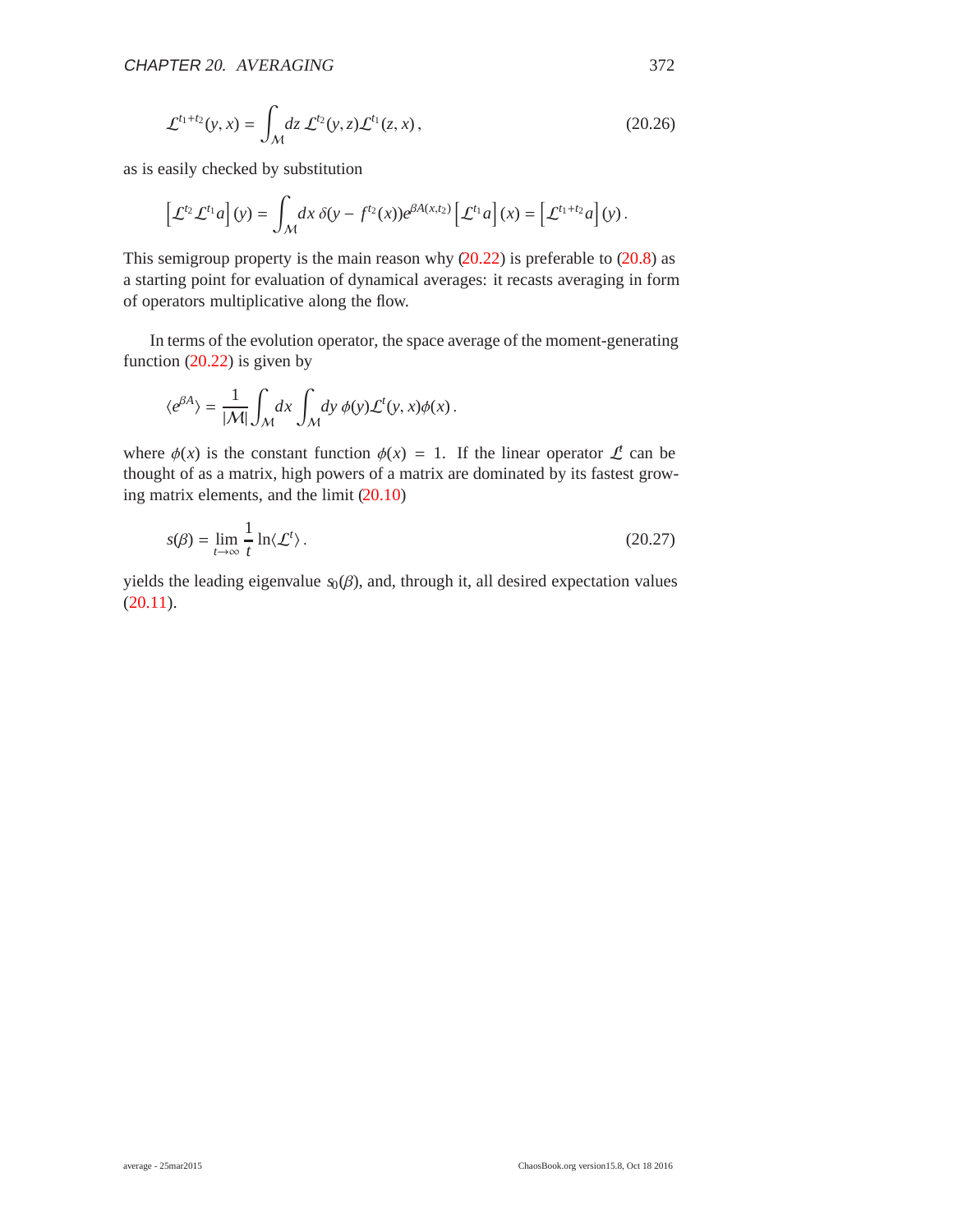## $R$ ésumé

The expectation value  $\langle a \rangle$  of an observable  $a(x)$  integrated,  $A'(x) = \int_0^t d\tau a(x(\tau))$ , and time averaged,  $A^t/t$ , over the trajectory  $x \to x(t)$  is given by the derivative

$$
\langle a \rangle = \left. \frac{\partial s}{\partial \beta} \right|_{\beta=0}
$$

of the leading eigenvalue  $e^{ts(\beta)}$  of the evolution operator  $\mathcal{L}^t$ .

The next question is: How do we evaluate the eigenvalues of  $\mathcal{L}$ ? In example 20.4, we saw a piecewise-linear example where these operators reduce to finite matrices **L**, but for generic smooth flows, they are infinite-dimensional linear operators, and finding smart ways of computing their eigenvalues requires some thought. In chapter 14 we undertook the first step, and replaced the *ad hoc* partitioning (19.11) by the intrinsic, topologically invariant partitioning. In chapter18 we applied this information to our first application of the evolution operator formalism, evaluation of the topological entropy, and the growth rate of the number of topologically distinct orbits. In chapters 21 and 22, this small victory will be refashioned into a systematic method for computing eigenvalues of evolution operators in terms of periodic orbits.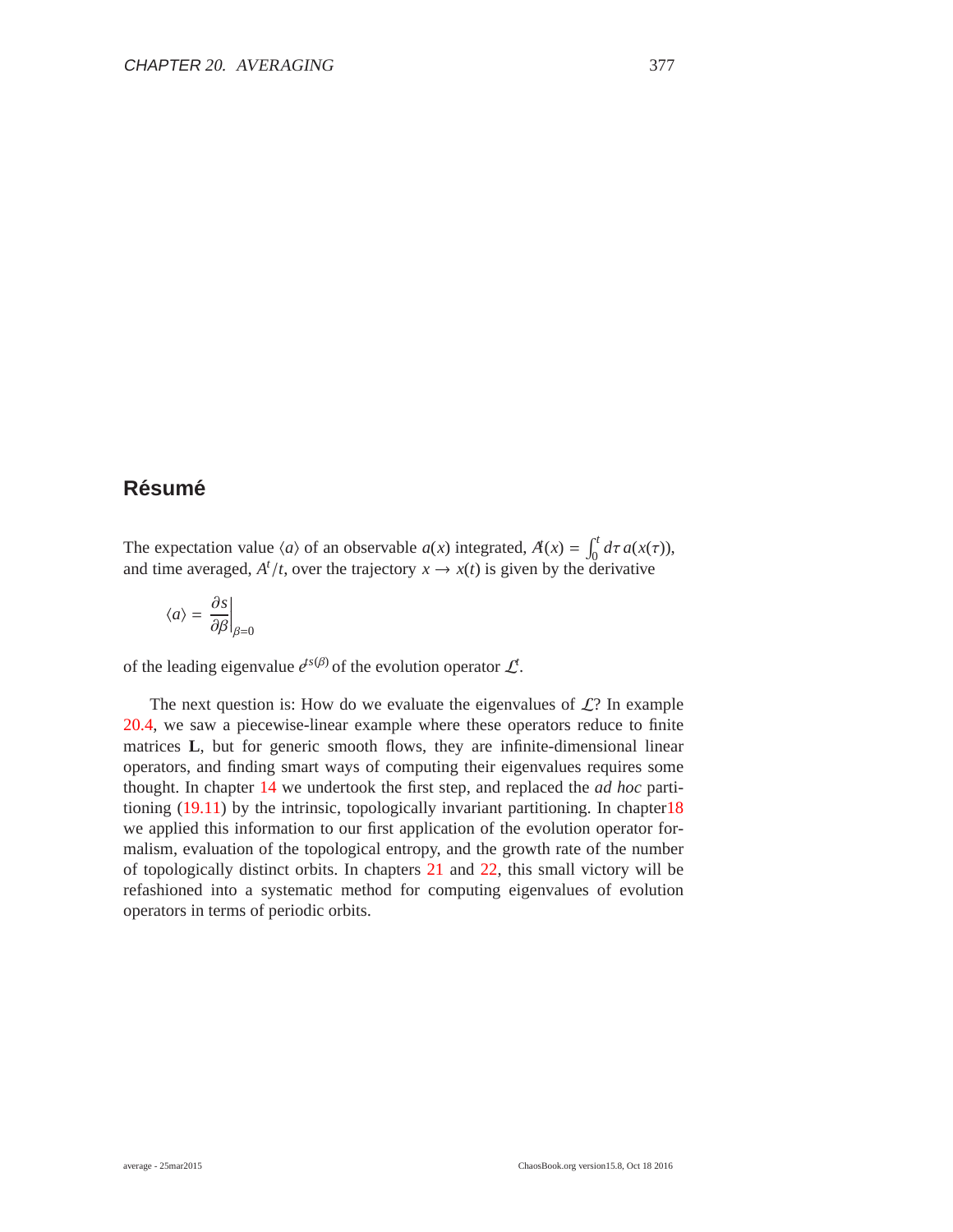**Example 20.4 Escape rate for <sup>a</sup> piecewise-linear repeller:** (continuation of example 19.1) What is gained by reformulating the dynamics in terms of 'operators'? We start by considering a simple example in which the operator is a  $[2\times2]$  matrix. Assume the expanding 1-dimensional map  $f(x)$  of figure 20.3, a piecewise-linear 2–branch repeller (19.37). Assume <sup>a</sup> piecewise constant density (19.38). There is no need to define  $\rho(x)$  in the gap between  $M_0$  and  $M_1$ , as any point that lands in the gap escapes.

The physical motivation for studying this kind of mapping is the pinball game: *f* is the simplest model for the pinball escape, figure 1.8, with  $f_0$  and  $f_1$  modelling its two strips of survivors.

As can be easily checked using (19.9), the Perron-Frobenius operator acts on this piecewise constant function as a  $[2 \times 2]$  'transfer' matrix (19.39)

$$
\begin{pmatrix} \rho_0 \\ \rho_1 \end{pmatrix} \rightarrow \mathcal{L}\rho = \begin{bmatrix} \frac{1}{|\Lambda_0|} & \frac{1}{|\Lambda_1|} \\ \frac{1}{|\Lambda_0|} & \frac{1}{|\Lambda_1|} \end{bmatrix} \begin{pmatrix} \rho_0 \\ \rho_1 \end{pmatrix},
$$

stretching both  $\rho_0$  and  $\rho_1$  over the whole unit interval  $\Lambda$ , and decreasing the density at every iteration. In this example the density is constant after one iteration, so  $\mathcal L$  has only one non-zero eigenvalue  $e^{s_0} = 1/|\Lambda_0| + 1/|\Lambda_1| \le 1$ , with constant density eigenvector  $\rho_0 = \rho_1$ . The quantities  $1/|\Lambda_0|$ ,  $1/|\Lambda_1|$  are, respectively, the sizes of the  $|\mathcal{M}_0|$ ,  $|\mathcal{M}_1|$ intervals, so the exact escape rate  $(1.3)$  – the log of the fraction of survivors at each iteration for this linear repeller – is given by the sole eigenvalue of  $\mathcal{L}$ :

$$
\gamma = -s_0 = -\ln(1/|\Lambda_0| + 1/|\Lambda_1|). \tag{20.41}
$$

Voila! Here is the rationale for introducing operators – in one time step we have solved the problem of evaluating escape rates at infinite time.